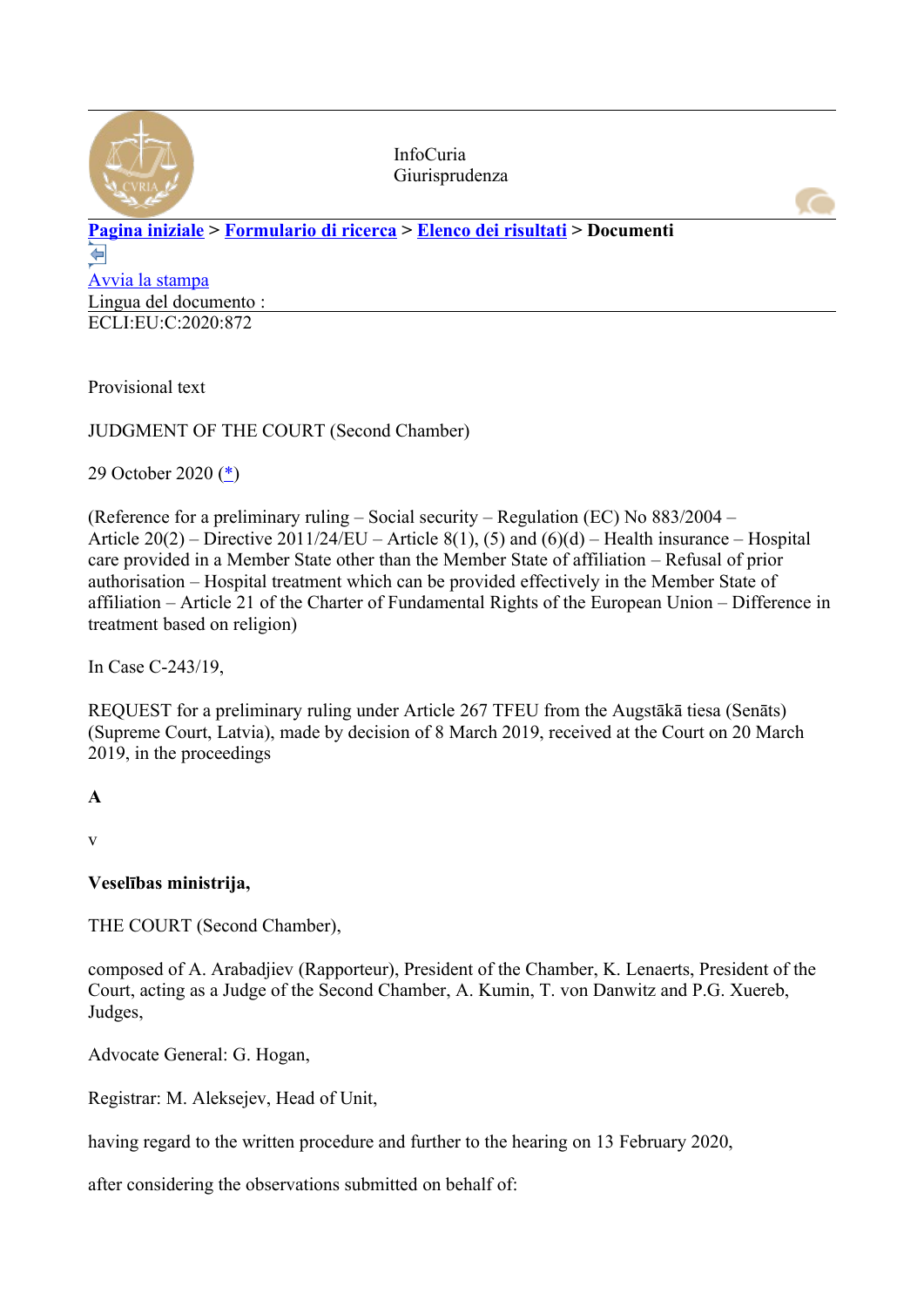- A, by S. Brady, Barrister, P. Muzny, avocat, and E. Endzelis, advokāts,
- the Veselības ministrija, by I. Viņķele and R. Osis,

– the Latvian Government, initially by I. Kucina and L. Juškeviča, and subsequently by L. Juškeviča and V. Soņeca, acting as Agents,

– the Italian Government, by G. Palmieri, acting as Agent, and by M. Russo, avvocato dello Stato,

– the Polish Government, by B. Majczyna, M. Horoszko and M. Malczewska, acting as Agents,

– the European Commission, by B.-R. Killmann, A. Szmytkowska and I. Rubene, acting as Agents,

after hearing the Opinion of the Advocate General at the sitting on 30 April 2020,

gives the following

#### **Judgment**

1 This request for a preliminary ruling concerns the interpretation of Article 20(2) of Regulation (EC) No 883/2004 of the European Parliament and of the Council of 29 April 2004 on the coordination of social security systems (OJ 2004 L 166, p. 1, and corrigendum OJ 2004 L 200, p. 1), Article 8(5) of Directive 2011/24/EU of the European Parliament and of the Council of 9 March 2011 on the application of patients' rights in cross-border healthcare (OJ 2011 L 88, p. 45), Article 56 TFEU and Article 21(1) of the Charter of Fundamental Rights of the European Union ('the Charter').

2 The request has been made in proceedings between A and the Veselības ministrija (Ministry of Health, Latvia) concerning the refusal to grant an authorisation for A's son to receive healthcare in another Member State, which is publicly funded in Latvia.

### **Legal context**

*EU law*

*Regulation No 883/2004*

3 Recitals 4 and 45 of Regulation No 883/2004 state:

'(4) It is necessary to respect the special characteristics of national social security legislation and to draw up only a system of coordination.

…

(45) Since the objective of the proposed action, namely the coordination measures to guarantee that the right to free movement of persons can be exercised effectively, cannot be sufficiently achieved by the Member States and can therefore, by reason of the scale and effects of that action, be better achieved at Community level, the Community may adopt measures in accordance with the principle of subsidiarity as set out in Article 5 of the Treaty. In accordance with the principle of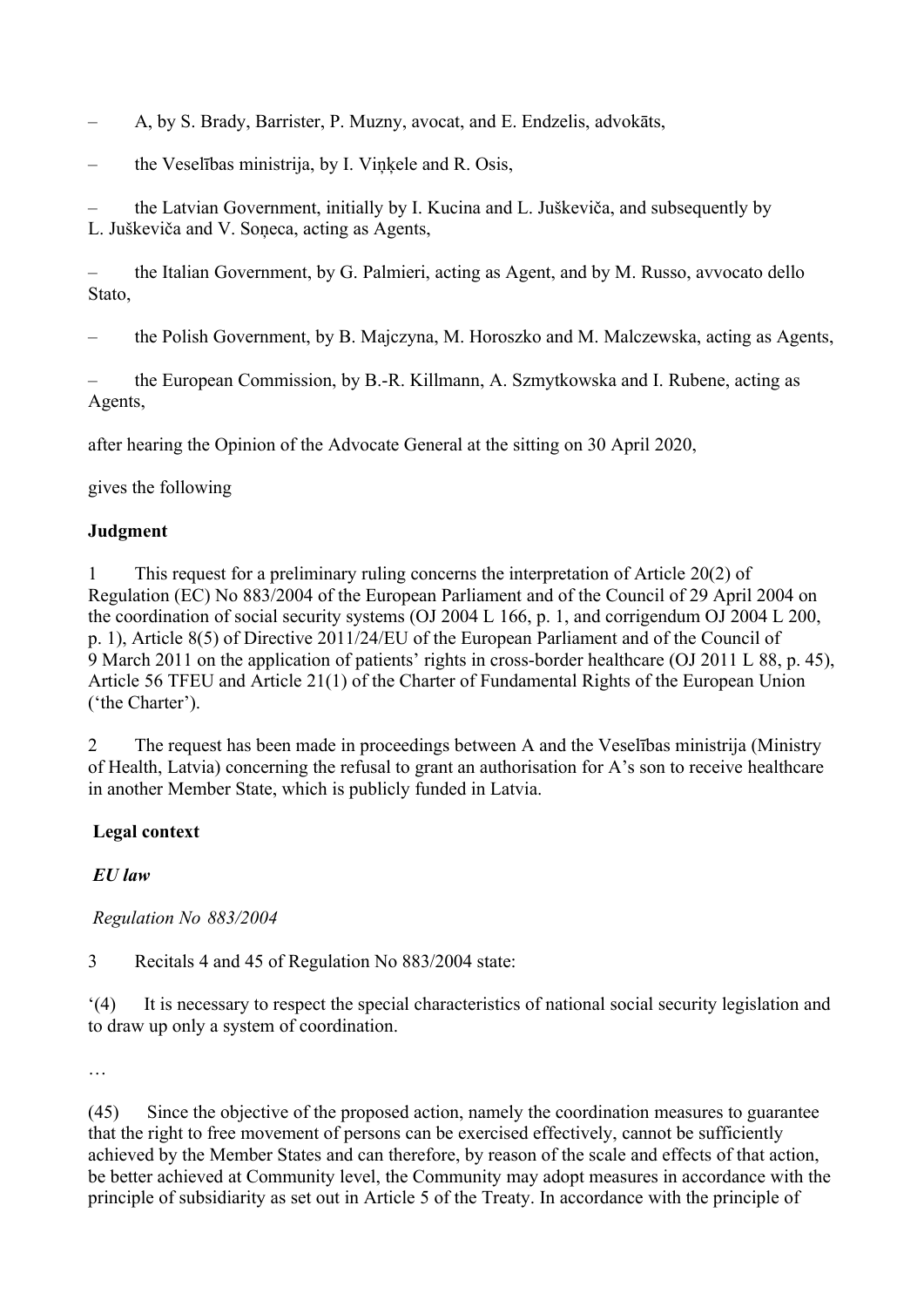proportionality as set out in that article, this Regulation does not go beyond what is necessary, in order to achieve that objective.'

4 Article 20(1) to (3) of that regulation, entitled 'Travel with the purpose of receiving benefits in kind – Authorisation to receive appropriate treatment outside the Member State of residence', is worded as follows:

'1. Unless otherwise provided for by this Regulation, an insured person travelling to another Member State with the purpose of receiving benefits in kind during the stay shall seek authorisation from the competent institution.

2. An insured person who is authorised by the competent institution to go to another Member State with the purpose of receiving the treatment appropriate to his/her condition shall receive the benefits in kind provided, on behalf of the competent institution, by the institution of the place of stay, in accordance with the provisions of the legislation it applies, as though he/she were insured under the said legislation. The authorisation shall be accorded where the treatment in question is among the benefits provided for by the legislation in the Member State where the person concerned resides and where he/she cannot be given such treatment within a time limit which is medically justifiable, taking into account his/her current state of health and the probable course of his/her illness.

3. Paragraphs 1 and 2 shall apply *mutatis mutandis* to the members of the family of an insured person.'

*Directive 2011/24*

5 Recitals 1, 4, 6, 7, 8, 29 and 43 of Directive 2011/24 state:

'(1) According to Article 168(1) of the [FEU Treaty], a high level of human health protection is to be ensured in the definition and implementation of all Union policies and activities. This implies that a high level of human health protection is to be ensured also when the Union adopts acts under other Treaty provisions.

…

(4) Notwithstanding the possibility for patients to receive cross-border healthcare under this Directive, Member States retain responsibility for providing safe, high quality, efficient and quantitatively adequate healthcare to citizens on their territory. Furthermore, the transposition of this Directive into national legislation and its application should not result in patients being encouraged to receive treatment outside their Member State of affiliation.

…

(6) As confirmed by the Court of Justice … on several occasions, while recognising their specific nature, all types of medical care fall within the scope of the [FEU Treaty].

(7) This Directive respects and is without prejudice to the freedom of each Member State to decide what type of healthcare it considers appropriate. No provision of this Directive should be interpreted in such a way as to undermine the fundamental ethical choices of Member States.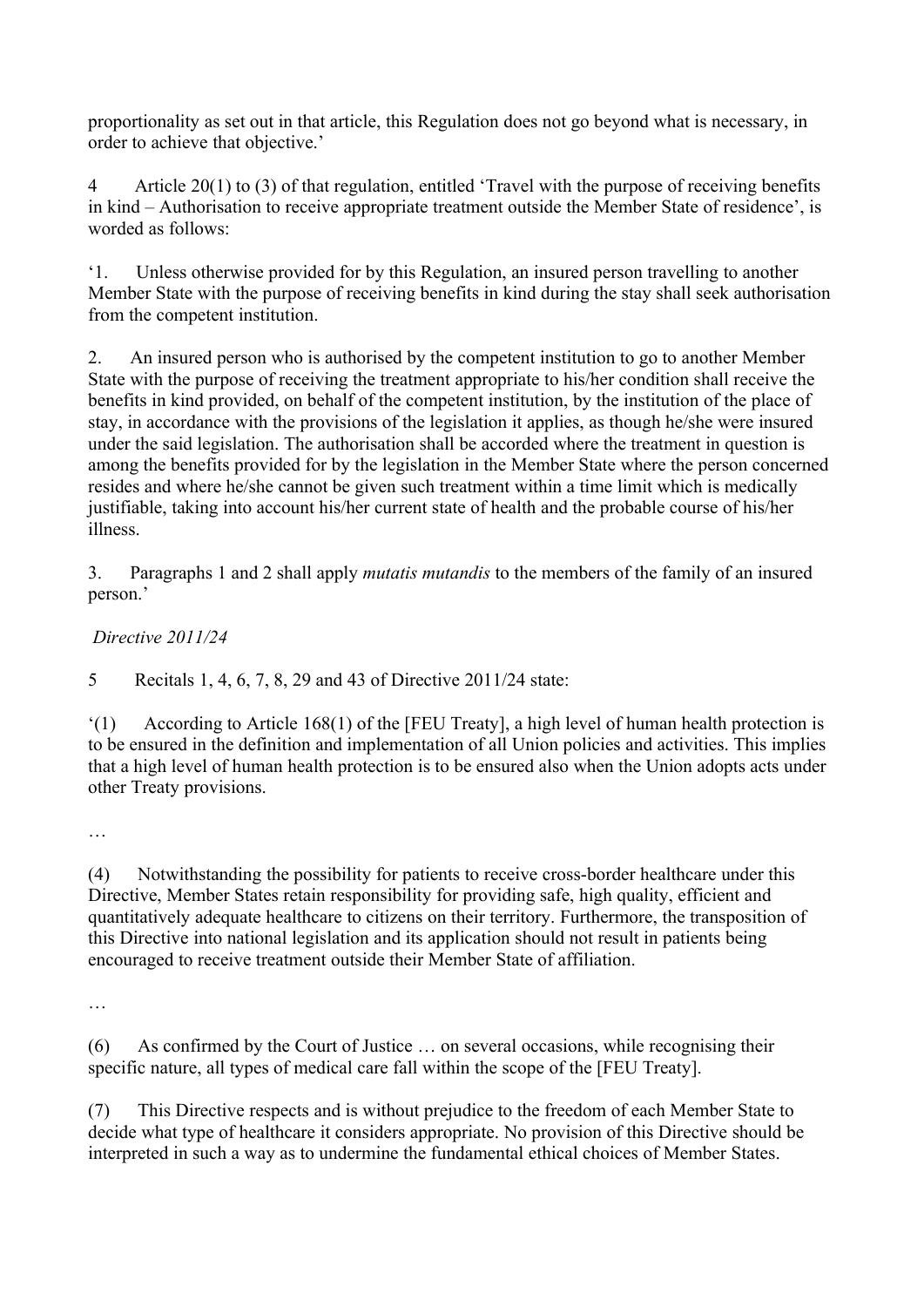(8) Some issues relating to cross-border healthcare, in particular reimbursement of healthcare provided in a Member State other than that in which the recipient of the care is resident, have already been addressed by the Court … This Directive is intended to achieve a more general, and also effective, application of principles developed by the Court … on a case-by-case basis.

…

(29) It is appropriate to require that also patients who seek healthcare in another Member State in other circumstances than those provided for in Regulation [No 883/2004] should be able to benefit from the principles of free movement of patients, services and goods in accordance with the [FEU Treaty] and with this Directive. Patients should enjoy a guarantee of assumption of the costs of that healthcare at least at the level as would be provided for the same healthcare, had it been provided in the Member State of affiliation. This should fully respect the responsibility of the Member States to determine the extent of the sickness cover available to their citizens and prevent any significant effect on the financing of the national healthcare systems.

…

(43) The criteria attached to the grant of prior authorisation should be justified in the light of the overriding reasons of general interest capable of justifying obstacles to the free movement of healthcare, such as planning requirements relating to the aim of ensuring sufficient and permanent access to a balanced range of high-quality treatment in the Member State concerned or to the wish to control costs and avoid, as far as possible, any waste of financial, technical and human resources. The Court … has identified several potential considerations: the risk of seriously undermining the financial balance of a social security system, the objective of maintaining on grounds of public health a balanced medical and hospital service open to all and the objective of maintaining treatment capacity or medical competence on national territory, essential for the public health, and even the survival of the population. …'

6 Article 7 of Directive 2011/24, entitled 'General principles for reimbursement of costs', provides:

'1. Without prejudice to Regulation [No 883/2004] and subject to the provisions of Articles 8 and 9, the Member State of affiliation shall ensure the costs incurred by an insured person who receives cross-border healthcare are reimbursed, if the healthcare in question is among the benefits to which the insured person is entitled in the Member State of affiliation.

…

3. It is for the Member State of affiliation to determine, whether at a local, regional or national level, the healthcare for which an insured person is entitled to assumption of costs and the level of assumption of those costs, regardless of where the healthcare is provided.

4. The costs of cross-border healthcare shall be reimbursed or paid directly by the Member State of affiliation up to the level of costs that would have been assumed by the Member State of affiliation, had this healthcare been provided in its territory without exceeding the actual costs of healthcare received.

Where the full cost of cross-border healthcare exceeds the level of costs that would have been assumed had the healthcare been provided in its territory the Member State of affiliation may nevertheless decide to reimburse the full cost.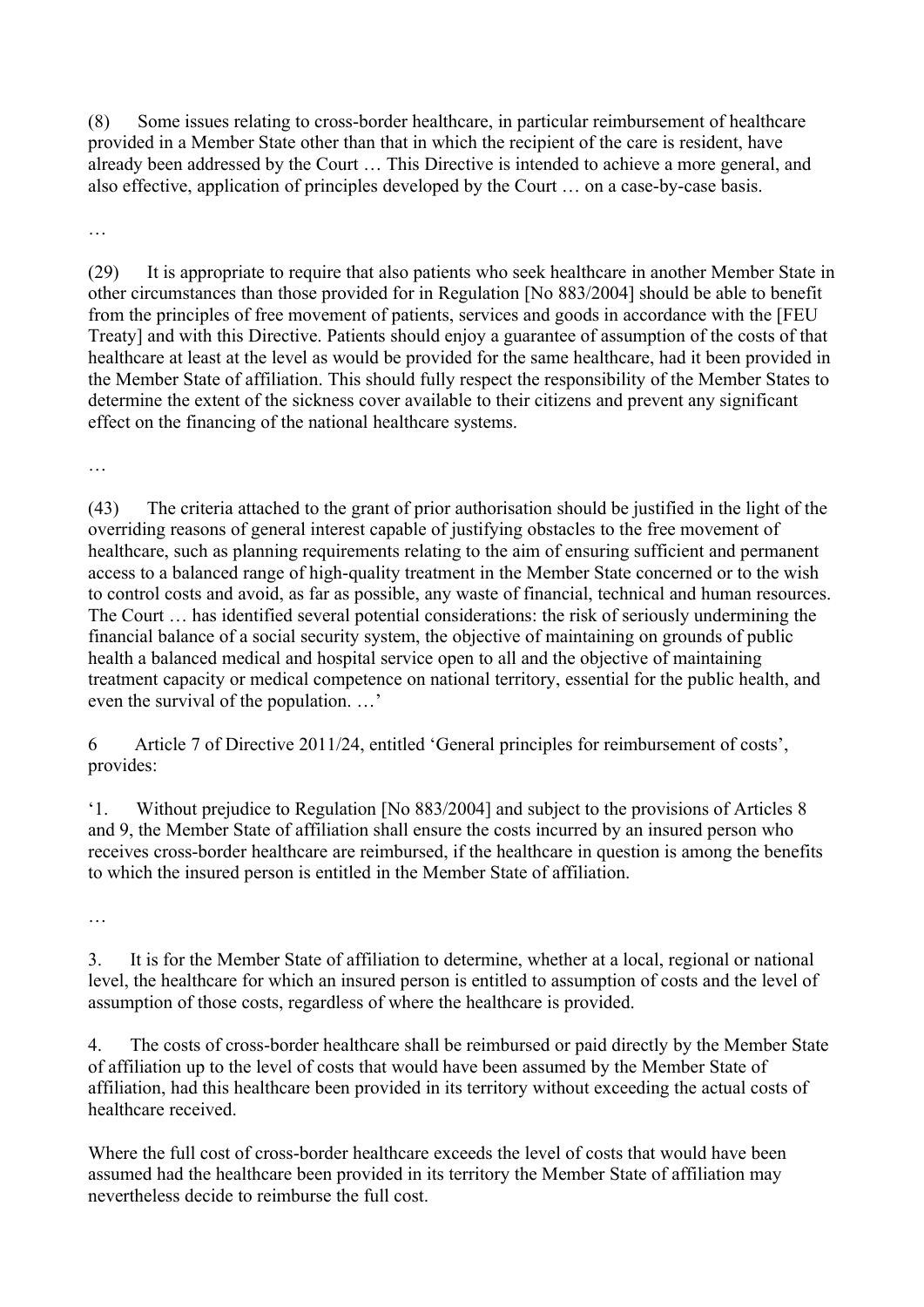8. The Member State of affiliation shall not make the reimbursement of costs of cross-border healthcare subject to prior authorisation except in the cases set out in Article 8.

9. The Member State of affiliation may limit the application of the rules on reimbursement for cross-border healthcare based on overriding reasons of general interest, such as planning requirements relating to the aim of ensuring sufficient and permanent access to a balanced range of high-quality treatment in the Member State concerned or to the wish to control costs and avoid, as far as possible, any waste of financial, technical and human resources.

…'

7 As set out in Article 8 of that directive, entitled 'Healthcare that may be subject to prior authorisation':

'1. The Member State of affiliation may provide for a system of prior authorisation for reimbursement of costs of cross-border healthcare, in accordance with this Article and Article 9. The system of prior authorisation, including the criteria and the application of those criteria, and individual decisions of refusal to grant prior authorisation, shall be restricted to what is necessary and proportionate to the objective to be achieved, and may not constitute a means of arbitrary discrimination or an unjustified obstacle to the free movement of patients.

2. Healthcare that may be subject to prior authorisation shall be limited to healthcare which:

(a) is made subject to planning requirements relating to the object of ensuring sufficient and permanent access to a balanced range of high-quality treatment in the Member State concerned or to the wish to control costs and avoid, as far as possible, any waste of financial, technical and human resources and:

(i) involves overnight hospital accommodation of the patient in question for at least one night; or

(ii) requires use of highly specialised and cost-intensive medical infrastructure or medical equipment;

…

…

5. Without prejudice to points (a) to (c) of paragraph 6, the Member State of affiliation may not refuse to grant prior authorisation when the patient is entitled to the healthcare in question in accordance with Article 7, and when this healthcare cannot be provided on its territory within a time limit which is medically justifiable, based on an objective medical assessment of the patient's medical condition, the history and probable course of the patient's illness, the degree of the patient's pain and/or the nature of the patient's disability at the time when the request for authorisation was made or renewed.

6. The Member State of affiliation may refuse to grant prior authorisation for the following reasons:

…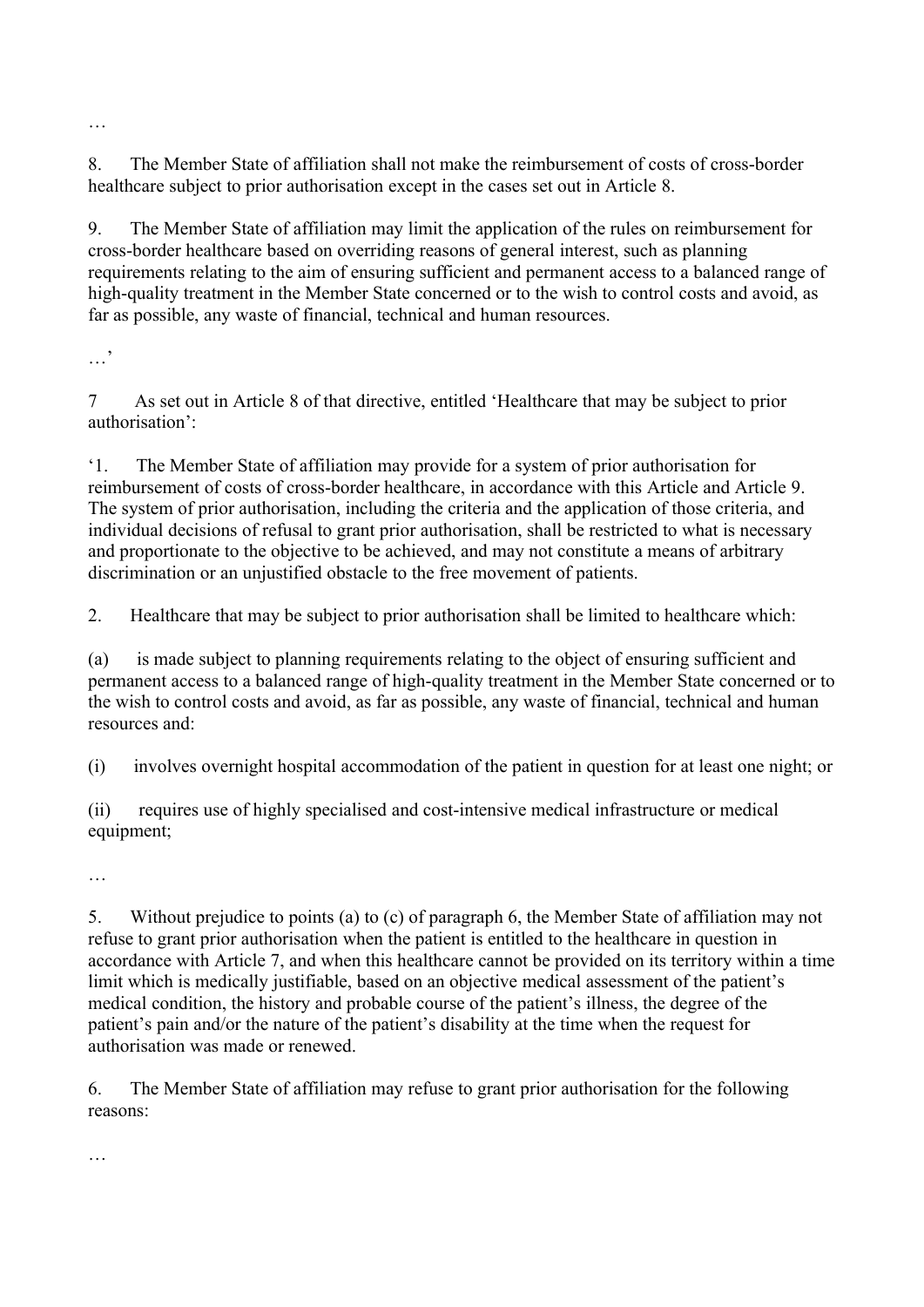(d) this healthcare can be provided on its territory within a time limit which is medically justifiable, taking into account the current state of health and the probable course of the illness of each patient concerned.

…'

#### *Latvian law*

8 Point 293 of Ministru kabineta noteikumi Nr. 1529 'Veselības aprūpes organizēšanas un finansēšanas kārtība' (Cabinet Regulation No 1529 on organising and funding the healthcare system) of 17 December 2013 (*Latvijas Vēstnesis*, 2013, No 253), in the version applicable to the main proceedings ('Regulation No 1529'), provided:

'Pursuant to [Regulation No 883/2004] and to Regulation (EC) No 987/2009 of the European Parliament and of the Council of 16 September 2009 laying down the procedure for implementing [Regulation No 883/2004 (OJ 2009 L 284, p. 1)], the [health service] shall issue the following documents certifying a person's right to receive publicly funded healthcare in another Member State of the [European Union] or the [European Economic Area (EEA)] or in Switzerland:

…

293.2. the S2 form, called "Certificate of entitlement to scheduled treatment" ("the S2 form"), which allows the holder to receive the scheduled healthcare noted in the form, in the country and within the deadline given in it ...'

9 Under point 310 of Regulation No 1529:

'The [health service] shall issue the S2 form to a person who is entitled to receive publicly funded healthcare and who wishes to receive scheduled healthcare in another Member State of the European Union, the EEA, or in Switzerland, if the following cumulative conditions are met:

310.1. the healthcare is publicly funded in accordance with the rules applicable to such care;

310.2. at the date of examination of the request, none of the healthcare providers mentioned in point 7 of this regulation can provide the healthcare and a reasoned opinion issued by the provider in question to that effect has been obtained;

310.3. the person needs the healthcare in question to avoid an irreversible deterioration in his or her vital functions or state of health, taking into account the person's state of health at the time he or she is examined and the foreseeable course of the illness.'

10 Point 323.2 of Regulation No 1529 provided that it was for the competent health service to decide on granting a prior authorisation for scheduled heart surgery in the hospital of a Member State of the European Union, in a Member State of the EEA or in Switzerland.

11 Point 324 of that regulation provided that the health service could refuse to grant the prior authorisation under the following conditions:

'324.2. if the healthcare treatment can be provided in Latvia within the following period (except where waiting is precluded by the person's state of health and the foreseeable course of the illness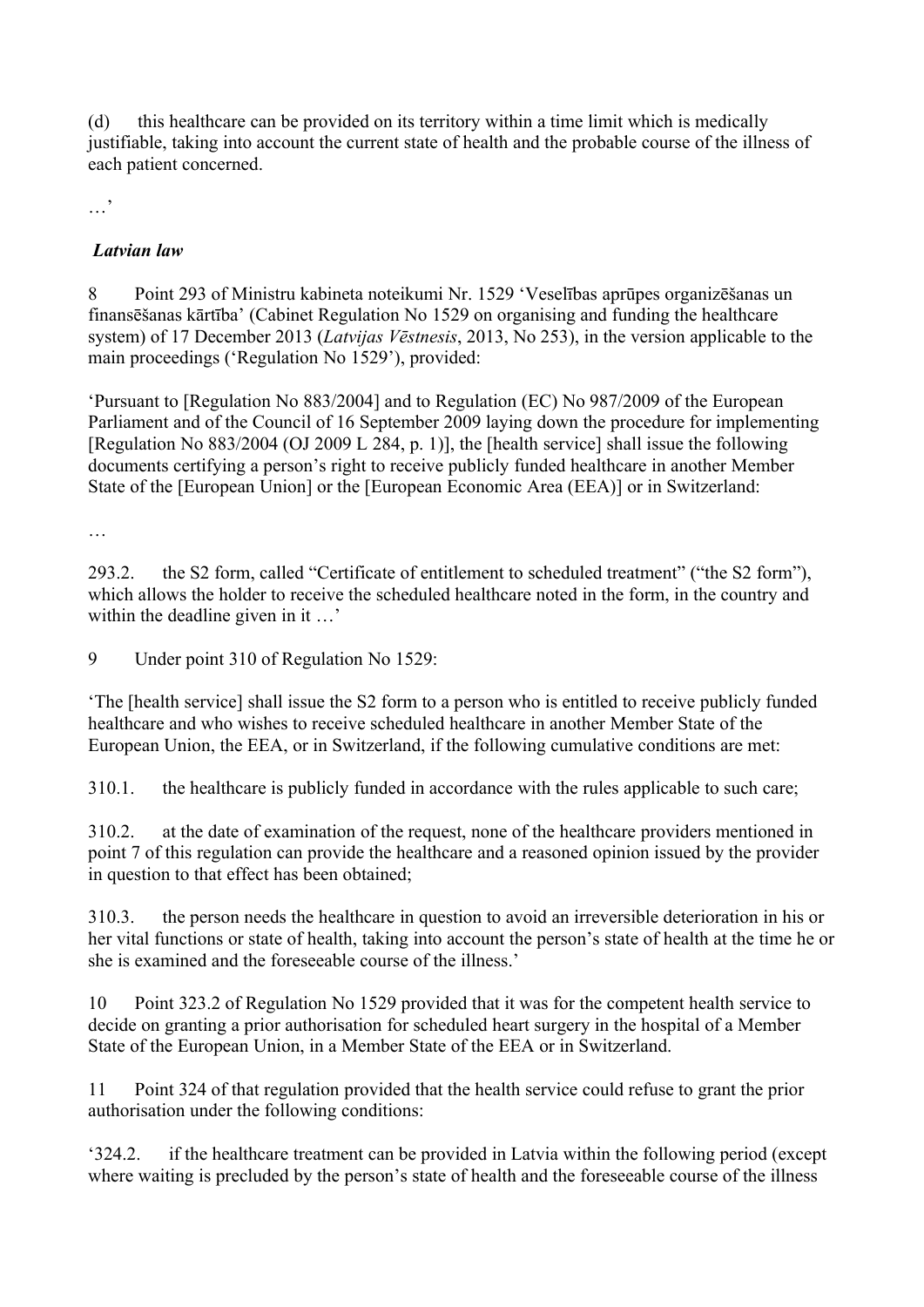and in so far as that is stated in the medical document referred to in point 325.2 or 325.3 of this regulation):

…

324.2.2. in the case of the hospital treatment referred to in points 323.2 and 323.3: 12 months;

…'

12 Point 328 of that regulation provided:

'The [health service] shall reimburse the expenses incurred by persons who are entitled to receive publicly funded healthcare in Latvia where those persons received healthcare in another Member State [of the European Union] or of the EEA or in Switzerland, and paid for that care out of their own funds:

328.1. in accordance with the provisions of Regulation No 883/2004 and Regulation No 987/2009, as well as the conditions governing the expenses relating to the healthcare provided by the State in which those persons received the healthcare, and having regard to the information provided by the competent authority of the Member State of the European Union or the EEA, or of the Swiss Confederation, in respect of the amount which is to be reimbursed to those persons, where:

…

328.1.2. the [health service] has adopted a decision to issue an S2 form to those persons, yet those persons have paid for that healthcare out of their own funds;

328.2 having regard to the scale of fees for healthcare treatments, which was established at the time those persons received such treatments, or having regard to the extent of compensation for expenses in accordance with the legal framework relating to the procedure for the reimbursement of medicine and medical equipment intended for hospital care, at the time that that medicine and medical equipment was acquired, where:

328.2.1 those persons have received scheduled healthcare (including that which requires prior authorisation), without prejudice to the situation referred to in Point 328.1.2. of the present regulation and that treatment is among those paid for, according to the procedure laid down in the present regulation, out of public funds in [Latvia].

…,

### **The dispute in the main proceedings and the questions referred for a preliminary ruling**

13 The applicant's son, a minor who suffers from a congenital heart defect, had to have openheart surgery.

14 The applicant, who is affiliated to the healthcare system in Latvia, refused to consent to the use of a blood transfusion during the operation, on the ground that he was a Jehovah's Witness. As the operation in question is not available in Latvia without the use of a blood transfusion, the applicant requested, in order for his son to have the operation in Poland, that the Nacionālais veselības dienests (National Health Service, Latvia) ('the health service') issue an S2 form for his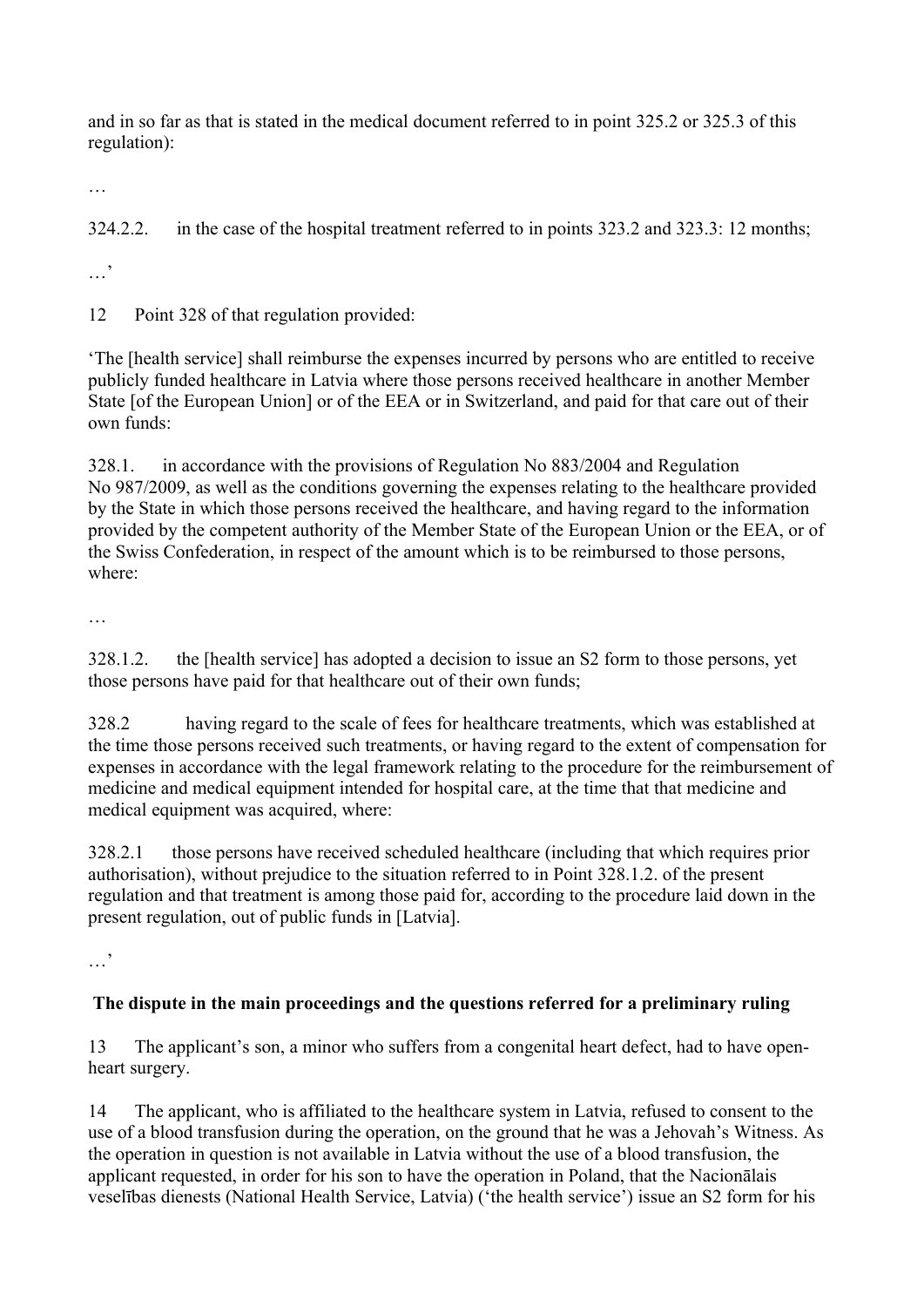son; that form authorises a person to receive certain types of scheduled healthcare, in particular, in a Member State of the European Union other than the State of affiliation. By decision of 29 March 2016, the health service refused to issue that form. By decision of 15 July 2016, the Ministry of Health upheld the health service's decision, on the grounds that the operation at issue could be carried out in Latvia and that a person's medical situation and physical limitations alone must be taken into consideration for issuing the form.

15 The applicant in the main proceedings brought an action before the administratīvā rajona tiesa (District Administrative Court, Latvia) in order to obtain a favourable administrative measure for his son recognising the right to receive scheduled healthcare. By judgment of 9 November 2016, that court dismissed the action.

16 On appeal, the Administratīvā apgabaltiesa (Regional Administrative Court, Latvia) upheld that judgment, by judgment of 10 February 2017, on the ground that the cumulative conditions laid down in point 310 of Regulation No 1529 had to be fulfilled in order for the S2 form to be issued. That court found that the medical procedure at issue in the main proceedings, treatment which is publicly funded in Latvia, was indeed necessary to avoid the irreversible deterioration of the vital functions or health of the applicant's son. However, at the time the request to issue the S2 form was under consideration, the hospital had confirmed that that procedure could be carried out in Latvia. Furthermore, that court found that it was not possible to infer from the applicant's refusal of such a transfusion that the hospital concerned was unable to provide the medical procedure in question and it concluded that one of the conditions required for the issue of the S2 form was not fulfilled.

17 The applicant in the main proceedings brought an appeal on a point of law before the referring court, arguing, in particular, that he is a victim of discrimination since the vast majority of those affiliated to the healthcare system were able to receive the healthcare at issue without having to give up their religious beliefs. The Ministry of Health argues that that appeal is unfounded on the ground that the rule set out in point 310 of Regulation No 1529 is mandatory and does not provide for a discretionary power for the competent authority when it adopts an administrative act. That rule has to be read in conjunction with point 312.2 of that regulation, from which it is apparent that only clear medical justifications are decisive. The Ministry of Health argues that the applicant, in essence, asks for criteria to be taken into account which the legislature did not provide for. It states that the national regulations provide for reasonable limitations, which ensure, as far as possible, a rational allocation of financial resources and which protect the interests of society as a whole in relation to the availability of quality healthcare in Latvia.

18 The applicant's son had heart surgery in Poland on 22 April 2017.

19 The referring court is uncertain whether the Latvian health authorities were entitled to refuse to issue the S2 form permitting that treatment on the basis of solely medical criteria or whether they were also required in that regard to take account of A's religious beliefs.

20 In those circumstances the Augstākā tiesa (Senāts) (Supreme Court, Latvia) decided to stay the proceedings and to refer the following questions to the Court of Justice for a preliminary ruling:

'(1) Must Article 20(2) of [Regulation No 883/2004], in conjunction with Article 21(1) of the [Charter], be interpreted as meaning that a Member State may refuse to grant the authorisation referred to in Article 20(1) of that regulation where hospital care, the medical effectiveness of which is not contested, is available in the person's Member State of residence, even though the method of treatment used is contrary to that person's religious beliefs?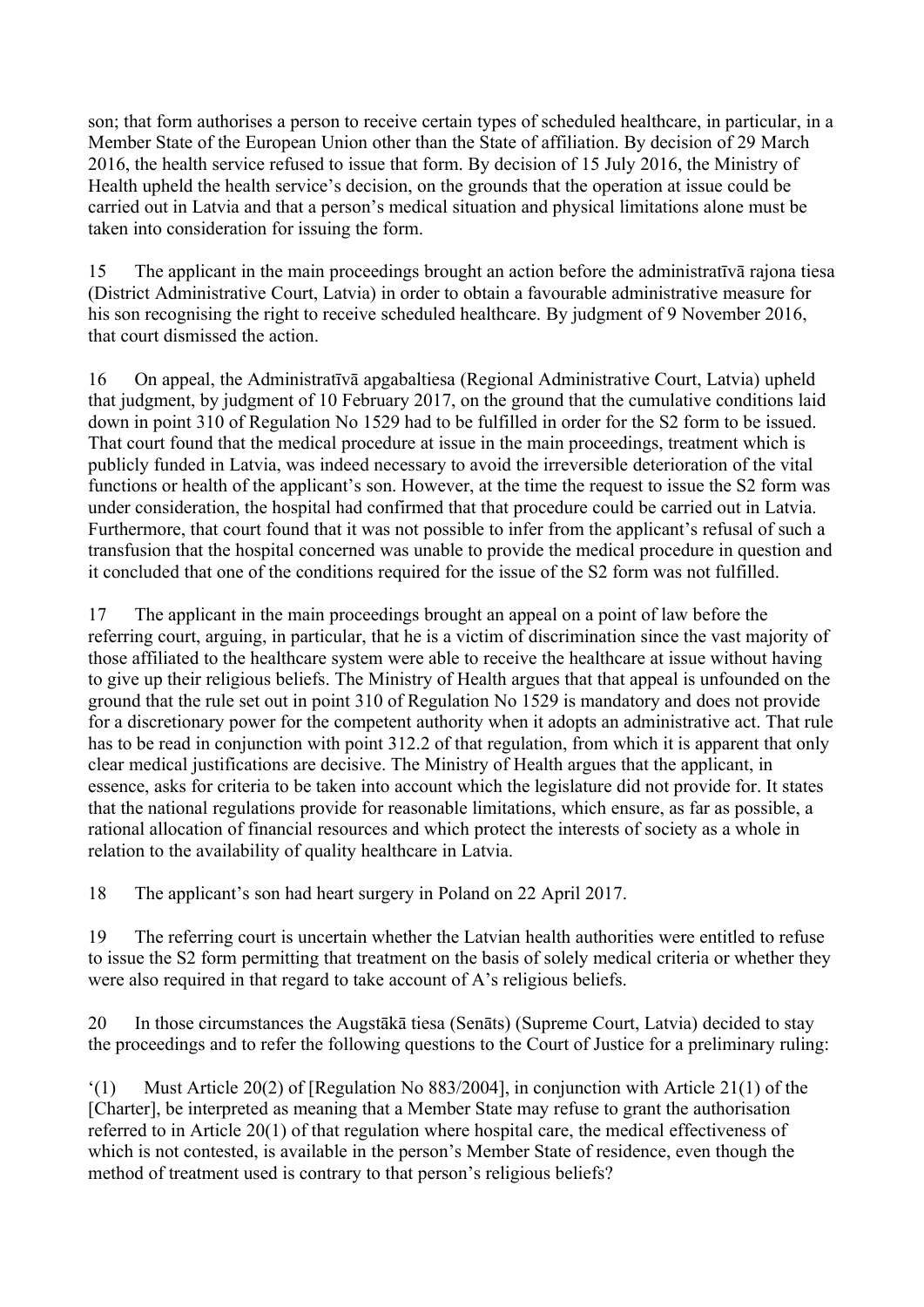(2) Must Article 56 TFEU and Article 8(5) of Directive [2011/24], in conjunction with Article 21(1) of the [Charter], be interpreted as meaning that a Member State may refuse to grant the authorisation referred to in Article 8(1) of that directive where hospital care, the medical effectiveness of which is not contested, is available in the person's Member State of affiliation, even though the method of treatment used is contrary to that person's religious beliefs?'

#### **Consideration of the questions referred**

#### *The first question*

21 By its first question, the referring court asks, in essence, whether Article 20(2) of Regulation No 883/2004, read in conjunction with Article 21(1) of the Charter, must be interpreted as precluding the insured person's Member State of residence from refusing that person the authorisation provided for in Article 20(1) of that regulation where hospital care, the medical effectiveness of which is not contested, is available in that Member State, although the method of treatment used is contrary to that person's religious beliefs.

22 At the outset, it must be borne in mind that, according to recitals 4 and 45 of Regulation No 883/2004, the purpose of that regulation is to coordinate Member States' social security systems in order to guarantee that the right to free movement of persons can be exercised effectively. That regulation modernised and simplified the rules contained in Council Regulation (EEC) No 1408/71 of 14 June 1971 on the application of social security schemes to employed persons, to selfemployed persons and to members of their families moving within the Community, as amended and updated by Council Regulation (EC) No 118/97 of 2 December 1996 (OJ 1997 L 28, p. 1), while retaining the same objective as the latter (judgment of 6 June 2019, *V*, C-33/18, EU:C:2019:470, paragraph 41).

23 In accordance with Article 20(1) of Regulation No 883/2004, an insured person travelling to another Member State for medical treatment must, as a rule, seek authorisation from the competent institution.

24 The purpose of the first sentence of Article 20(2) of Regulation No 883/2004 is to confer a right to the benefits in kind provided, on behalf of the competent institution, by the institution of the place of stay, in accordance with the provisions of the legislation of the Member State in which the benefits are provided as if the person concerned was covered by that latter institution. Insured persons are thus granted rights which they would not otherwise have since, as they involve reimbursement by the institution of the place of stay in accordance with the legislation administered by it, those rights cannot by definition be guaranteed to those persons under the legislation of the competent Member State alone (see, to that effect, judgment of 23 October 2003, *Inizan*, C-56/01, EU:C:2003:578, paragraph 22). In accordance with that regulation, insured persons thus benefit from rights which are not conferred on them by the free movement of services, as enshrined in Article 56 TFEU and given specific expression to by Directive 2011/24 in the area of healthcare.

25 The sole purpose of the second sentence of Article 20(2) of Regulation No 883/2004 is to identify the circumstances in which the competent institution is precluded from refusing the authorisation sought on the basis of Article 20(1) (see, to that effect, judgment of 5 October 2010, *Elchinov*, C-173/09, EU:C:2010:581, paragraph 39 and the case-law cited). That second sentence of Article 20(2) lays down two conditions which, if both are satisfied, render mandatory the grant by the competent institution of the prior authorisation applied for on the basis of Article 20(1). The first condition requires that the treatment in question must be among the benefits provided for by the legislation of the Member State on whose territory the insured person resides. The second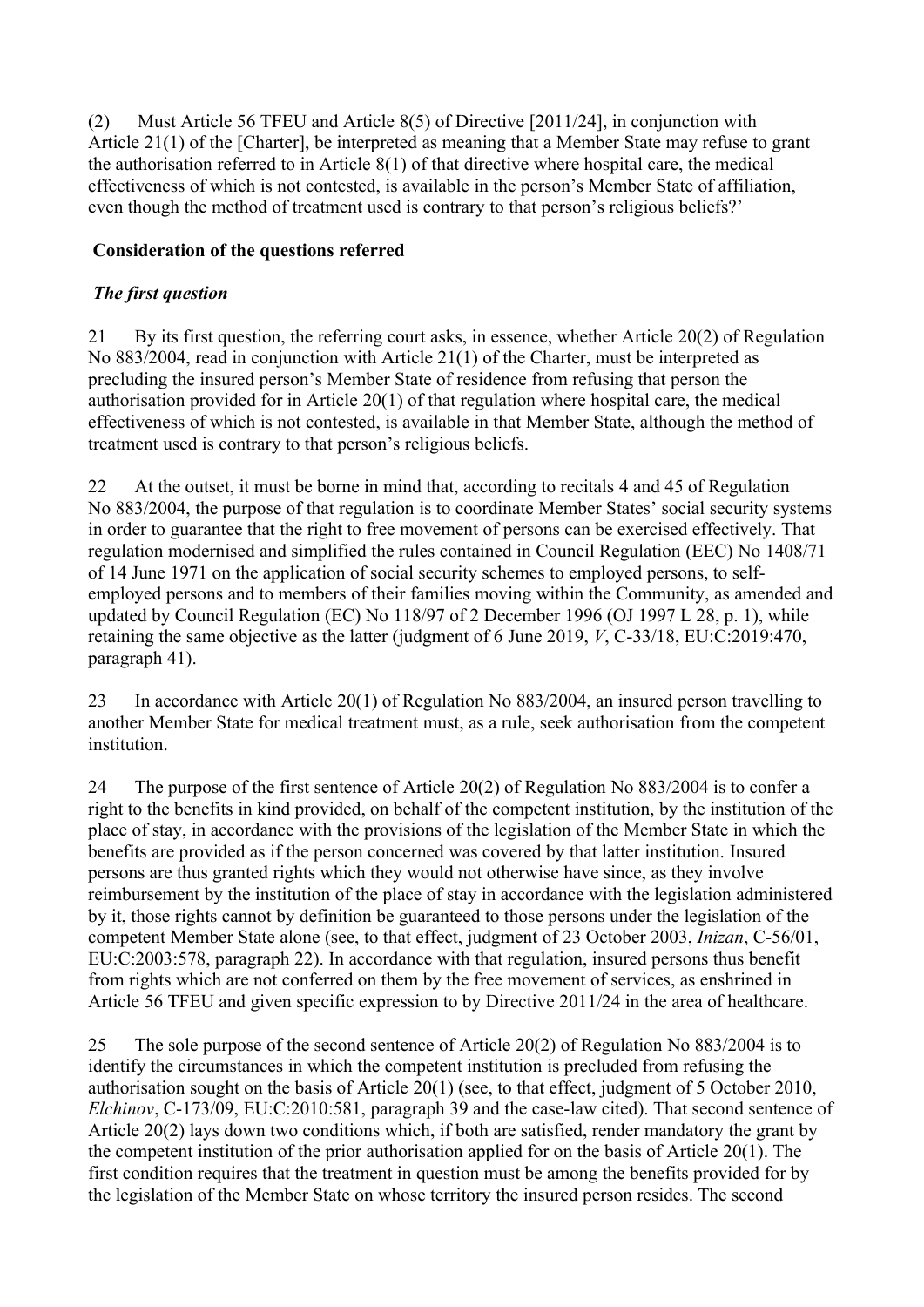condition requires that the treatment which the latter plans to receive in a Member State other than that of residence cannot be given within the time normally necessary for obtaining the treatment in question in the Member State of residence, account being taken of his or her current state of health and the probable course of his or her illness (see, to that effect, judgment of 9 October 2014, *Petru*, C-268/13, EU:C:2014:2271, paragraph 30).

26 In the present case, it is not denied that the treatment at issue in the main proceedings is provided for by Latvian law and that the first condition of the second sentence of Article 20(2) of Regulation No 883/2004 has been fulfilled in the main action.

27 By contrast, the referring court states that the matter at issue in the main proceedings is the determination of whether the second condition laid down in that provision has been fulfilled.

28 In that regard, the Court has held that the authorisation required cannot be refused if the same or equally effective treatment cannot be given in good time in the Member State of residence of the person concerned (judgment of 9 October 2014, *Petru*, C-268/13, EU:C:2014:2271, paragraph 31 and the case-law cited).

29 In order to assess whether such a treatment exists, the Court has stated that the competent institution is required to have regard to all the circumstances of each specific case, taking due account not only of the patient's medical condition at the time when authorisation is sought and, where appropriate, the degree of pain or the nature of the patient's disability, but also of his or her medical history (see, to that effect, judgments of 16 May 2006, *Watts*, C-372/04, EU:C:2006:325, paragraph 62; of 5 October 2010, *Elchinov*, C-173/09, EU:C:2010:581, paragraph 66; and of 9 October 2014, *Petru*, C-268/13, EU:C:2014:2271, paragraph 32).

30 It follows from that case-law that the examination of all the circumstances of each specific case which must be taken into consideration in the light of Article 20(2) of Regulation No 883/2004, in order to determine whether the same or equally effective treatment can be given in the insured person's Member State of residence, constitutes an objective medical assessment. Accordingly, it must be held that the prior authorisation system provided for in Article 20 of Regulation No 883/2004 takes into account exclusively the patient's medical condition, not his or her personal choices as regards medical care.

31 In the present case, it is common ground that the operation at issue in the main proceedings was necessary in order to avoid an irreversible deterioration in the vital functions or state of health of the applicant's son, taking into account the examination of his condition and the foreseeable course of his illness. Furthermore, that operation could be carried out in Latvia using a blood transfusion and there was no medical justification to employ another method of treatment. The applicant opposed such a transfusion on the sole ground that it conflicted with his religious beliefs and expressed a wish for the operation at issue in the main proceedings to be carried out without a transfusion, which was not possible in Latvia.

32 It is, therefore, clear from the documents before the Court that there was no medical justification for the applicant's son not being able to receive the treatment available in Latvia.

33 Consequently, to the extent that the second condition in the second sentence of Article 20(2) of Regulation No 883/2004 consists exclusively in examining the patient's medical condition and medical history, the probable course of his or her illness, the degree of his or her pain and/or the nature of his or her disability, and does not, therefore, involve taking into account the patient's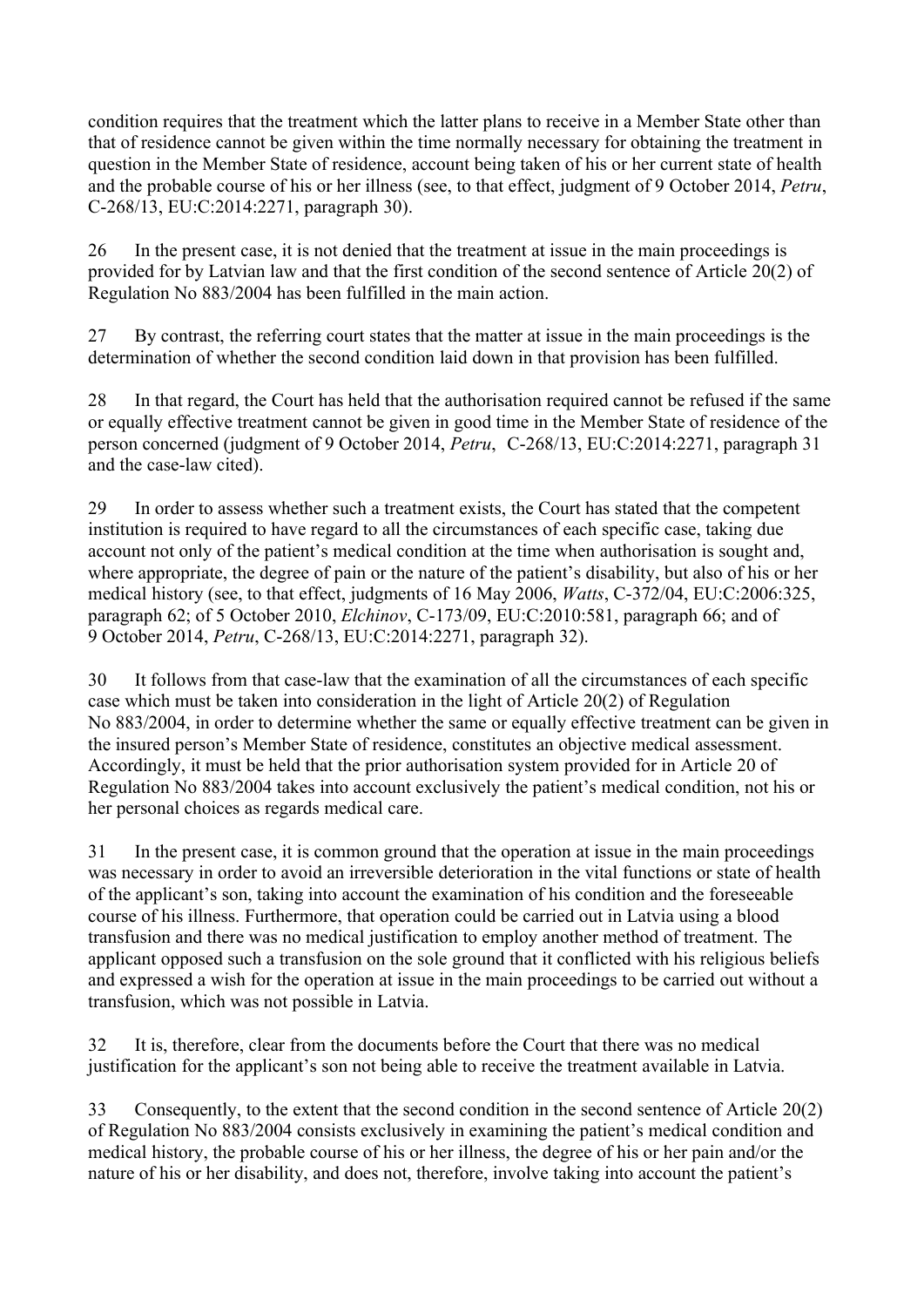personal choice as regards treatment, the decision by the Latvian authorities to refuse to issue the S2 form cannot be considered incompatible with that provision.

34 That being so, when the insured person's Member State of residence refuses to grant the prior authorisation provided for in Article 20(1) of Regulation No 883/2004, that Member State implements EU law, within the meaning of Article 51(1) of the Charter, and it is therefore required to respect the fundamental rights guaranteed by the Charter, including in particular those enshrined in Article 21 (judgment of 11 June 2020, *Prokuratura Rejonowa w Słupsku*, C-634/18, EU:C:2020:455, paragraph 42 and the case-law cited).

35 In that regard, it should be borne in mind that the principle of equal treatment is a general principle of EU law enshrined in Article 20 of the Charter, of which the principle of nondiscrimination laid down in Article 21(1) of the Charter is a particular expression (judgments of 22 May 2014, *Glatzel*, C-356/12, EU:C:2014:350, paragraph 43, and of 5 July 2017, *Fries*, C-190/16, EU:C:2017:513, paragraph 29).

36 Furthermore, the prohibition of all discrimination based on religion or belief is mandatory as a general principle of EU law. That prohibition, which is laid down in Article 21(1) of the Charter, is sufficient in itself to confer on individuals a right which they may rely on as such in disputes between them in a field covered by EU law (judgments of 17 April 2018, *Egenberger*, C-414/16, EU:C:2018:257, paragraph 76, and of 22 January 2019, *Cresco Investigation*, C-193/17, EU:C:2019:43, paragraph 76).

37 According to the settled case-law of the Court, that general principle requires that comparable situations must not be treated differently and that different situations must not be treated in the same way unless such treatment is objectively justified. A difference in treatment is justified if it is based on an objective and reasonable criterion, that is, whether the difference relates to a legally permitted aim pursued by the legislation in question, and it is proportionate to the aim pursued by the treatment (judgment of 9 March 2017, *Milkova*, C-406/15, EU:C:2017:198, paragraph 55).

38 Accordingly, it is for the referring court to ascertain, in the first place, whether the refusal to grant the applicant the prior authorisation provided for in Article 20(1) of Regulation No 883/2004 establishes a difference in treatment based on religion. If that is the case, its task is then to examine, in the second place, whether that difference in treatment is based on an objective and reasonable criterion. However, the Court, giving a preliminary ruling on a reference, has jurisdiction, in the light of the information in the file, to give clarifications to guide the referring court in giving judgment in the main proceedings (judgment of 2 December 2009, *Aventis Pasteur*, C-358/08, EU:C:2009:744, paragraph 50).

39 In the present case, it appears that the national legislation at issue in the main proceedings is formulated in a neutral way and does not give rise to direct discrimination based on religion.

40 It is also important to examine whether, in the light of the material in the file, that refusal brings about a difference in treatment which is indirectly based on religion or religious beliefs.

41 The referring court states that the applicant's religious beliefs affect that person's choice in the area of healthcare, in contrast to individuals whose health condition, or that of their children, requires a medical procedure of the kind at issue in the main proceedings, but who are not Jehovah's Witnesses. As the prohibition of blood transfusions is an integral part of the religious beliefs of Jehovah's Witnesses, they could not agree to undergo a medical procedure involving such transfusions. Since the Member State of residence does not cover the costs of a different treatment,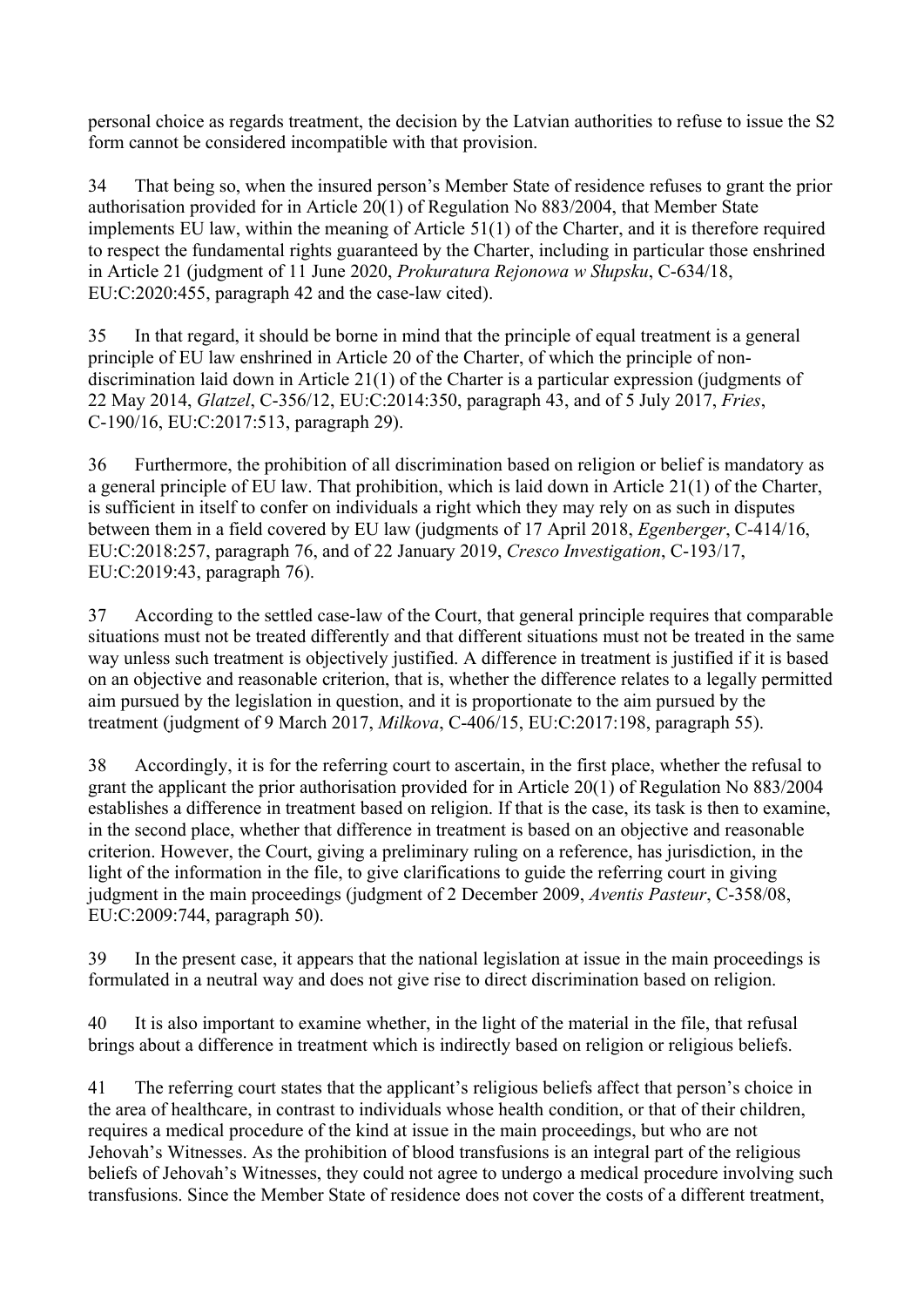one allowed by their religious beliefs, the expenditure occasioned by it would have to be borne personally by individuals such as the applicant.

42 It therefore appears that an indirect difference in treatment is liable to arise in such a situation between, on the one hand, patients who undergo a medical procedure with a blood transfusion, the costs of which are assumed by the social security system of the Member State of residence, and, on the other, patients who, for religious reasons, decide not to have such a procedure in that Member State and to have recourse, in another Member State, to treatment which is not contrary to their religious beliefs, the costs of which are not assumed by the Member State of residence.

43 In the light of the foregoing, it must be noted that the refusal to grant the applicant in the main proceedings the prior authorisation provided for in Article 20(1) of Regulation No 883/2004 establishes a difference in treatment indirectly based on religion. It is, therefore, necessary to examine whether that difference in treatment is based on an objective and reasonable criterion.

44 The referring court states that the objective of the national legislation at issue in the main proceedings could be to protect public health and the rights of others by maintaining an adequate, balanced and permanent supply of quality hospital care on the national territory and by protecting the financial stability of the social security system.

45 It must be noted that where a national measure falls within the field of public health, account must be taken of the fact that the health and life of humans rank foremost among the assets and interests protected by the FEU Treaty.

46 The Court has, in particular, pointed out that the number of hospitals, their geographical distribution, the mode of their organisation and the facilities with which they are provided, and even the nature of the medical services which they are able to offer, are all matters for which planning, generally designed to satisfy various needs, must be possible. For one thing, such planning seeks to ensure that there is sufficient and permanent access to a balanced range of high-quality hospital treatment in the State concerned. For another thing, it assists in meeting a desire to control costs and to prevent, as far as possible, any wastage of financial, technical and human resources. Such wastage would be all the more damaging because it is generally recognised that the hospital care sector generates considerable costs and must satisfy increasing needs, while the financial resources which may be made available for healthcare are not unlimited, whatever the mode of funding applied (judgments of 12 July 2001, *Smits and Peerbooms*, C-157/99, EU:C:2001:404, paragraphs 76 to 79; of 16 May 2006, *Watts*, C-372/04, EU:C:2006:325, paragraphs 108 and 109; and of 5 October 2010, *Elchinov*, C-173/09, EU:C:2010:581, paragraph 43).

47 Consequently, it cannot be excluded that the possible risk of seriously undermining the financial balance of a social security system may constitute a legitimate objective capable of justifying a difference in treatment based on religion. The objective of maintaining a balanced medical and hospital service open to all may also fall within the derogations on grounds of public health in so far as it contributes to the attainment of a high level of health protection (see, by analogy, in the area of freedom to provide services, judgment of 5 October 2010, *Elchinov*, C-173/09, EU:C:2010:581, paragraph 42 and the case-law cited).

48 As noted in paragraph 24 above, the insured person who has obtained the prior authorisation provided for in Article 20(1) of Regulation No 883/2004 must in principle, for the period fixed by the competent institution, enjoy the benefits in kind provided on behalf of that competent institution by the institution of the Member State of stay, in accordance with the provisions of the legislation that institution administers, as if the insured person were insured with it. The Court has found, in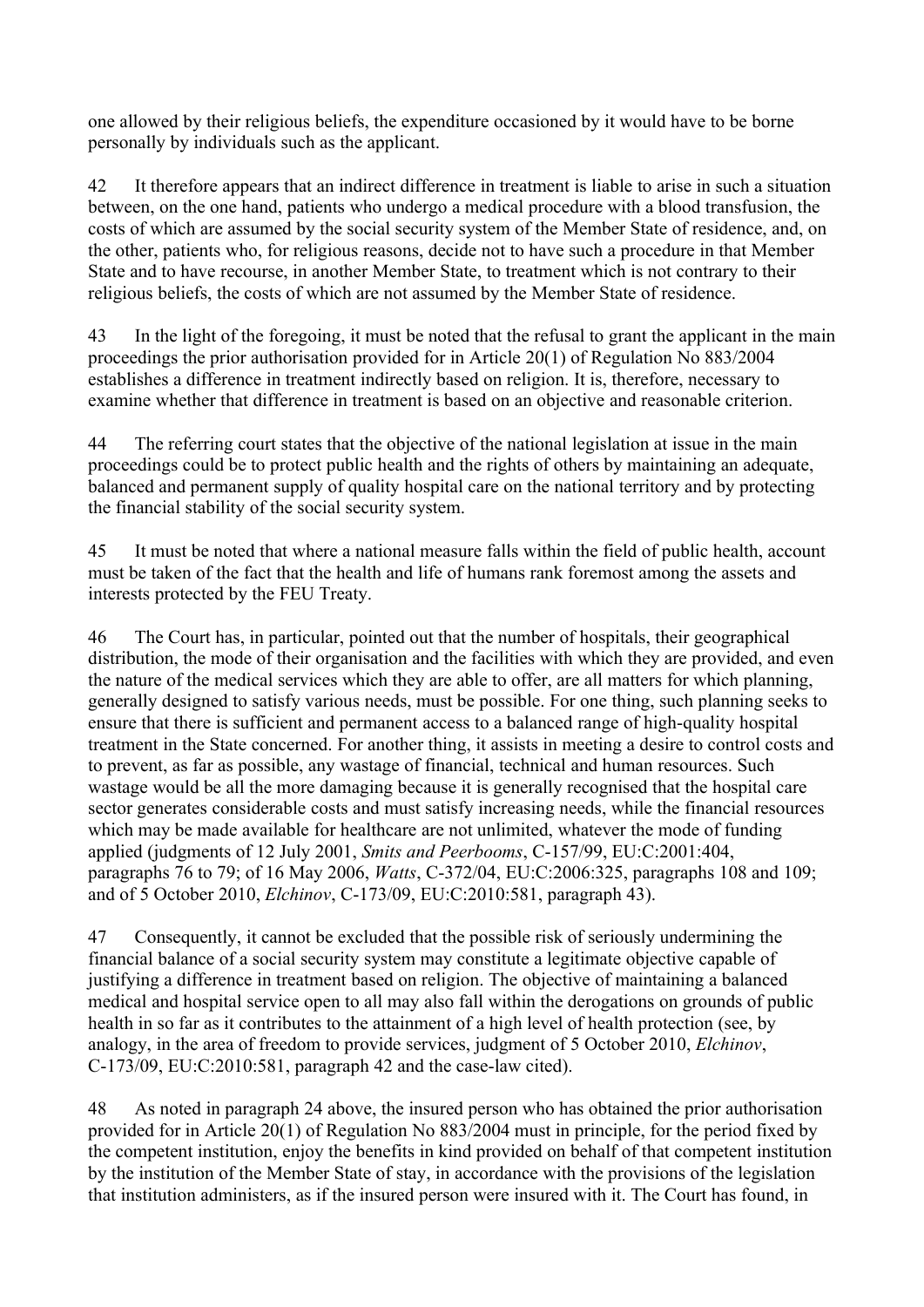that regard, that the right thus conferred on the insured person consequently means that the cost of the treatment given is initially borne by the institution of the Member State of stay, in accordance with the legislation it administers, and the competent institution is subsequently to reimburse the institution of the Member State of stay under the conditions laid down in Article 35 of Regulation No 883/2004 (see, to that effect, judgment of 12 April 2005, *Keller*, C-145/03, EU:C:2005:211, paragraphs 65 and 66). Under that provision, the benefits in kind provided by the institution of a Member State on behalf of the institution of another Member State are, in accordance with the chapter to which the provision belongs, to be refunded in full.

49 As a result, in a situation where benefits in kind provided in the Member State of stay give rise to higher costs than those relating to benefits which would have been provided in the insured person's Member State of residence, the obligation to refund in full may give rise to additional costs for the Member State of residence.

50 As the referring court rightly acknowledged, such additional costs would be difficult to foresee if, in order to avoid a difference in treatment based on religion, the competent institution were obliged to take account of the insured person's religious beliefs when implementing Article 20 of Regulation No 883/2004, as such beliefs fall within the '*forum internum*' of that person and are, by their very nature, subjective (see, to that effect, judgment of 22 January 2019, *Cresco Investigation*, C-193/17, EU:C:2019:43, paragraph 58 and the case-law cited).

51 Furthermore, as the Italian Government stated in its written observations, it is possible that national health systems may face a large number of requests for authorisation to receive crossborder healthcare which are based on religious grounds rather than on the insured person's medical situation.

52 If the competent institution were obliged to take account of the insured person's religious beliefs, such additional costs could, given their unpredictability and potential scale, be capable of entailing a risk in relation to the need to protect the financial stability of the health insurance system, which is a legitimate objective recognised by EU law. Accordingly, a prior authorisation system which does not take account of the insured person's religious beliefs but which is based exclusively on medical criteria may reduce such a risk and therefore appears to be appropriate for the purpose of achieving that objective.

53 As regards the necessity for the legislation at issue in the main proceedings, it must be borne in mind that it is for the Member States to determine the level of protection which they wish to afford to public health and the way in which that level is to be achieved. Since that level may vary from one Member State to another, Member States should be allowed a measure of discretion (judgment of 12 November 2015, *Visnapuu*, C-198/14, EU:C:2015:751, paragraph 118 and the case-law cited).

54 It must, therefore, be held that the Member State of affiliation would, in the absence of a prior authorisation system based exclusively on medical criteria, face an additional financial burden which would be difficult to foresee and likely to entail a risk to the financial stability of its health insurance system.

55 In those circumstances, not to take into account the insured person's religious beliefs, in examining a request for prior authorisation for the purposes of the competent institution's assumption of the financial costs of healthcare scheduled in another Member State, appears to be a justified measure in the light of the objective mentioned in paragraph 52 above, which does not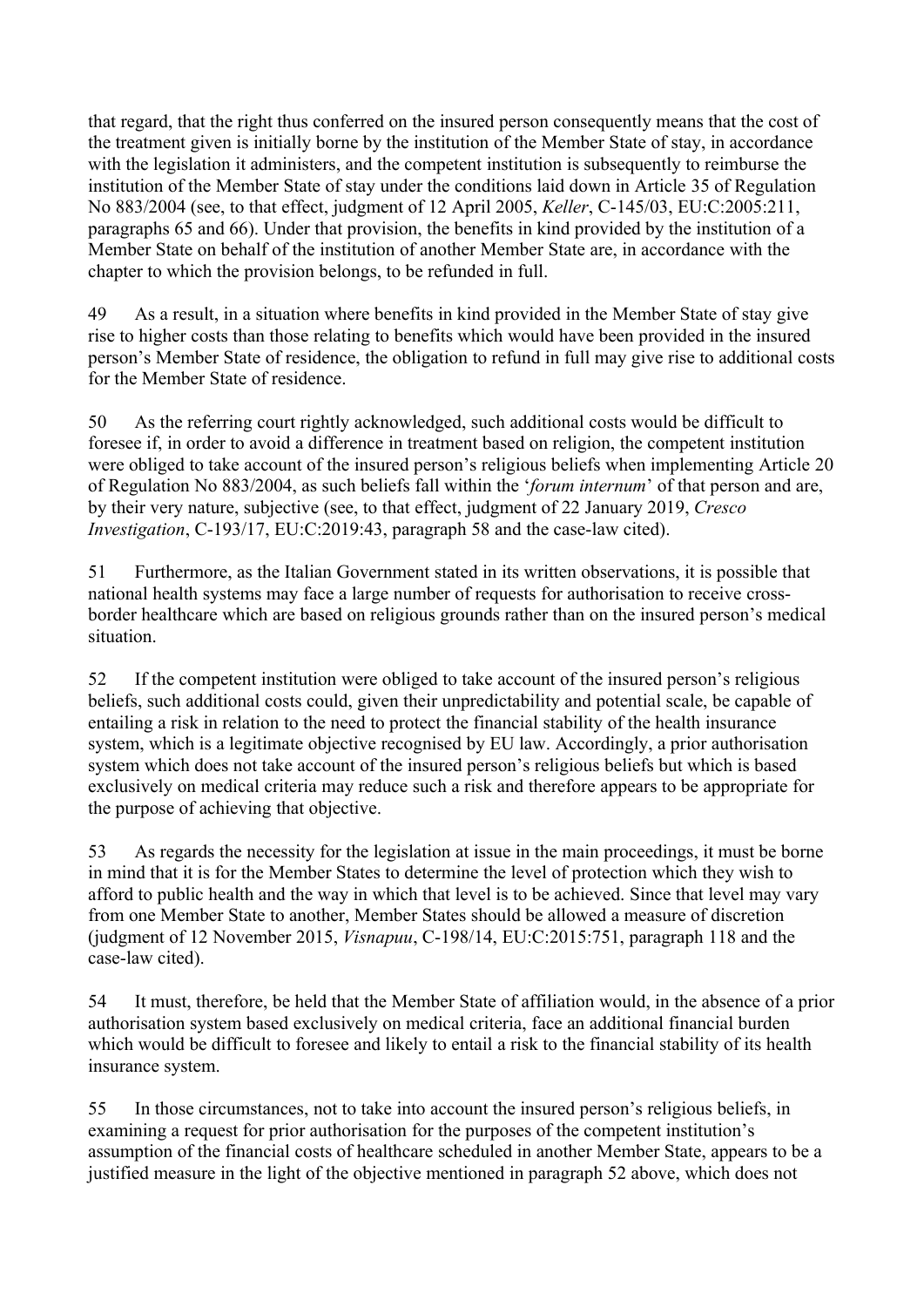exceed what is objectively necessary for that purpose and satisfies the requirement of proportionality noted in paragraph 37 above.

56 Having regard to the foregoing, the answer to the first question is that Article 20(2) of Regulation No 883/2004, read in the light of Article 21(1) of the Charter, must be interpreted as not precluding the insured person's Member State of residence from refusing to grant that person the authorisation provided for in Article 20(1) of that regulation, where hospital care, the medical effectiveness of which is not contested, is available in that Member State, although the method of treatment used is contrary to that person's religious beliefs.

### *The second question*

## *Admissibility*

57 The Ministry of Health and the Latvian and Polish Governments argue that Directive 2011/24 is not relevant in the context of the main proceedings, as A did not seek prior authorisation for the competent institution to assume the costs of the cross-border healthcare for his son in accordance with that directive. In addition, at the hearing before the Court, it was also argued that A had failed to seek reimbursement of the cross-border healthcare received by his son within the one-year time limit required by the Latvian legislation transposing Directive 2011/24.

58 In that regard, it should be reiterated that since questions concerning EU law enjoy a presumption of relevance, the Court may refuse to rule on a question referred by a national court only where it is quite obvious that the interpretation of EU law that is sought is unrelated to the actual facts of the main action or its purpose, where the problem is hypothetical, or where the Court does not have before it the factual or legal material necessary to give a useful answer to the questions submitted to it (see, to that effect, judgments of 5 December 2006, *Cipolla and Others*, C-94/04 and C-202/04, EU:C:2006:758, paragraph 25; of 19 June 2012, *Chartered Institute of Patent Attorneys*, C-307/10, EU:C:2012:361, paragraph 32; and of 9 October 2014, *Petru*, C-268/13, EU:C:2014:2271, paragraph 23).

59 However, that is not the situation in the present case.

60 As to the reasons which led the referring court to enquire about the interpretation of Article 8(5) of Directive 2011/24, it is clear from the order for reference that the parties to the main proceedings disagree on the interpretation of that provision. The referring court asks whether that provision applies where the authorities of the Member State of residence refuse to grant the authorisation referred to in Article 8(1) of that directive in circumstances such as those at issue in the main proceedings. The referring court considers that the outcome of the main proceedings depends on the answer to be given to that question.

61 The interpretation requested, and the examination of the nature and scope of the requirement to obtain such a prior authorisation, relate to Article 20(2) of Regulation No 883/2004 and Article 8 of Directive 2011/24, in order to enable the referring court to ascertain whether A is entitled to the reimbursement in the Member State of affiliation of some or all of the costs of the cross-border hospital care provided to his son.

62 Consequently, the interpretation sought is not obviously unrelated to the facts of the main action or its purpose and the issue raised is not hypothetical, but relates to the facts at issue between the parties to the main proceedings, which it is for the referring court to determine. Furthermore, the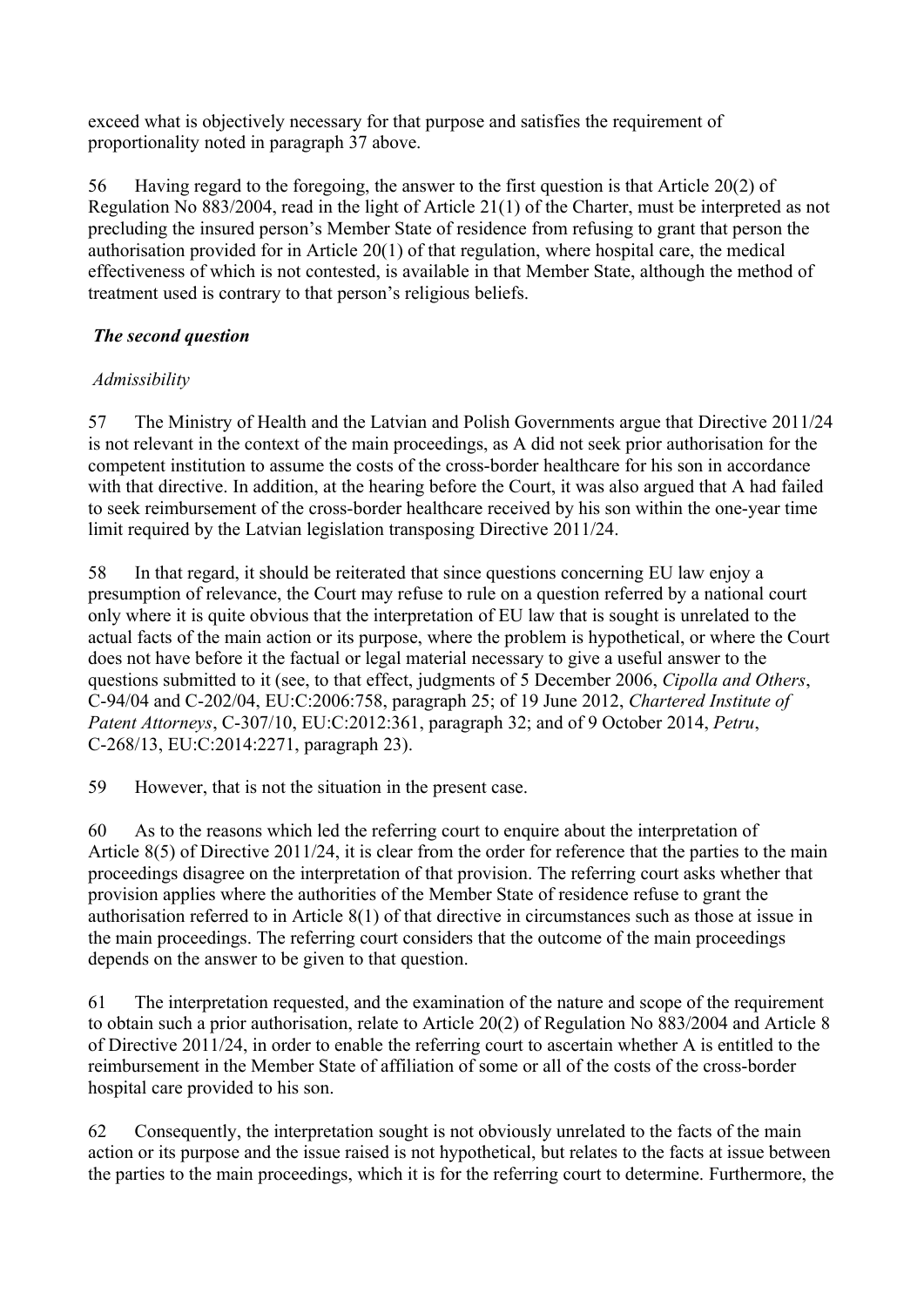Court has before it the factual and legal material necessary to give a useful answer to the question submitted.

63 It will be for the referring court to determine whether the applicant in the main proceedings could have requested the prior authorisation for treatment at issue in the main proceedings in accordance with the national statutory provisions transposing Article 8 of Directive 2011/24 and whether a subsequent reimbursement request should be considered as having been lodged outside the statutory time limits. In that context, it must be found that such a request for reimbursement within the limits laid down in Article 7 of that directive is, implicitly but necessarily, contained in a request for full reimbursement under Regulation No 883/2004.

64 It follows that the second question is admissible.

#### *Substance*

65 By its second question, the referring court asks, in essence, whether Article 8(5) and (6)(d) of Directive 2011/24, read in the light of Article 21(1) of the Charter, must be interpreted as precluding a patient's Member State of affiliation from refusing to grant that patient the authorisation referred to in Article 8(1) of that directive where hospital care, the medical effectiveness of which is not contested, is available in that Member State, although the method of treatment used is contrary to that patient's religious beliefs.

66 As is apparent from recital 8 of Directive 2011/24, that directive has codified the Court's case-law relating to the freedom to provide services guaranteed by Article 56 TFEU in the field of healthcare, while intending to achieve a more general, and also effective, application of principles developed on a case-by-case basis in that case-law.

67 Accordingly, Article 7(1) of Directive 2011/24 provides that, without prejudice to Regulation No 883/2004 and subject to the provisions of Articles 8 and 9 of that directive, the Member State of affiliation must ensure that the costs incurred by an insured person who receives cross-border healthcare are reimbursed, if that healthcare is among the benefits to which the insured person is entitled in the Member State of affiliation.

68 Article 7(4) of Directive 2011/24 further provides that the costs of cross-border healthcare are to be reimbursed or paid directly by the Member State of affiliation up to the level of costs that would have been assumed by the Member State of affiliation, had this healthcare been provided in its territory without exceeding the actual costs of healthcare received.

69 Furthermore, Article 8 of that directive states that a Member State may provide for a system of prior authorisation for hospital care. However, that article specifies that such a system, including the criteria and the application of those criteria, and individual decisions of refusal to grant prior authorisation, must be restricted to what is necessary and proportionate to the objective to be achieved, and may not constitute a means of arbitrary discrimination or an unjustified obstacle to the free movement of patients.

70 Recital 43 of Directive 2011/24 states that the criteria attached to the grant of the prior authorisation should be justified in the light of the overriding reasons of general interest capable of justifying obstacles to the free movement of healthcare, such as planning requirements relating to the aim of ensuring sufficient and permanent access to a balanced range of high-quality treatment in the Member State concerned or to the wish to control costs and avoid, as far as possible, any waste of financial, technical and human resources.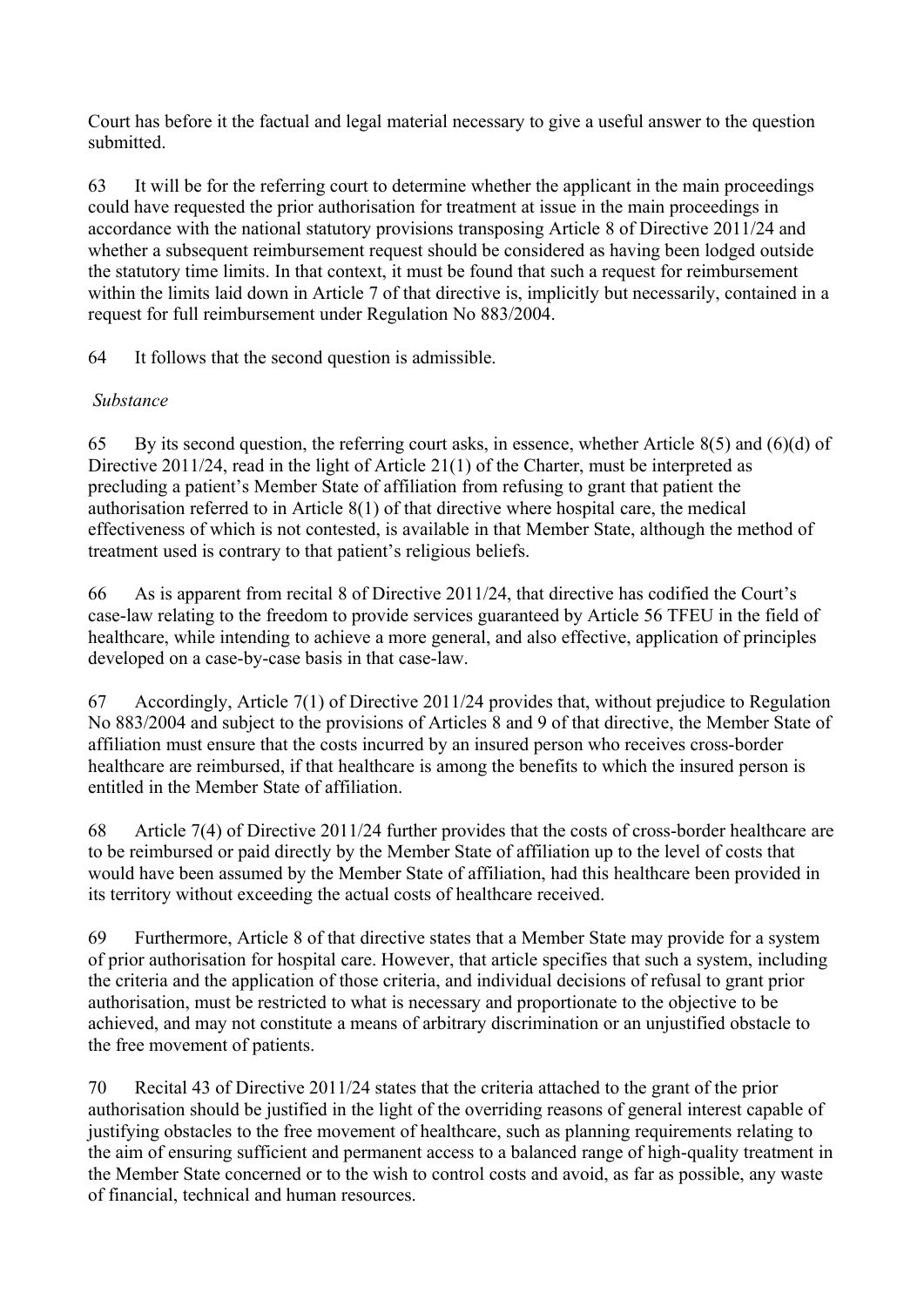71 In that regard, the Latvian Government submits in its written observations that the system of prior authorisation which implements Article 8(1) of Directive 2011/24 is intended to control costs and to ensure sufficient and permanent access to a balanced range of high-quality treatment. Since those are legitimate objectives, as is apparent from paragraphs 46 and 47 above, it remains for the referring court to determine whether the system in question is restricted to what is necessary and proportionate to achieve them.

72 As regards, first, the objective relating to the need to protect the financial stability of the social security system, it is important to note the existence of a systemic difference between the reimbursement system established by Regulation No 883/2004 and that provided for by Directive 2011/24.

73 In contrast to Article 20(2) of Regulation No 883/2004, the first subparagraph of Article 7(4) of Directive 2011/24 provides, as noted in paragraph 68 above, that the costs of cross-border healthcare are to be reimbursed or paid directly by the Member State of affiliation up to the level of costs that would have been assumed by that Member State, had that healthcare been provided in its territory, without exceeding the actual costs of healthcare received.

74 The reimbursement provided for by Article 7 of Directive 2011/24 may, therefore, be subject to a twofold limit. First, it is calculated on the basis of the fees for healthcare in the Member State of affiliation. Secondly, if the cost of the healthcare provided in the host Member State is lower than that of the healthcare provided in the Member State of affiliation, that reimbursement does not exceed the actual costs of the treatment received.

75 Since reimbursement of that healthcare under Directive 2011/24 is subject to that twofold limit, the healthcare system of the Member State of affiliation is not liable to be faced with a risk, such as that noted in paragraphs 49 to 54 above, of additional costs linked to the assumption of the cross-border healthcare costs.

76 That interpretation is indeed supported by recital 29 of Directive 2011/24, which expressly states that that assumption of costs cannot have any significant effect on the financing of the national healthcare systems.

77 Accordingly, in the context of Directive 2011/24, and by contrast with situations governed by Regulation No 883/2004, the Member State of affiliation will not, as a rule, be exposed to any additional financial costs with respect to cross-border healthcare.

78 In such circumstances, such an objective cannot, as a rule, be relied on to justify the refusal to grant the authorisation provided for in Article 8(1) of Directive 2011/24 in circumstances such as those in the main proceedings.

79 Secondly, concerning the objective of maintaining treatment capacity or medical competence, it is for the referring court to examine whether the Latvian system of prior authorisation implementing Article 8(1) of Directive 2011/24 was restricted to what was necessary and proportionate to achieve that objective, when the Member State of affiliation refused to assume the costs of the cross-border hospital treatment provided to the applicant's son at the level of what would have been provided for the same treatment in that Member State.

80 Accordingly, if the referring court finds that that is not the case, the Latvian authorities cannot make reimbursement of the costs of that treatment, at the level of what would be provided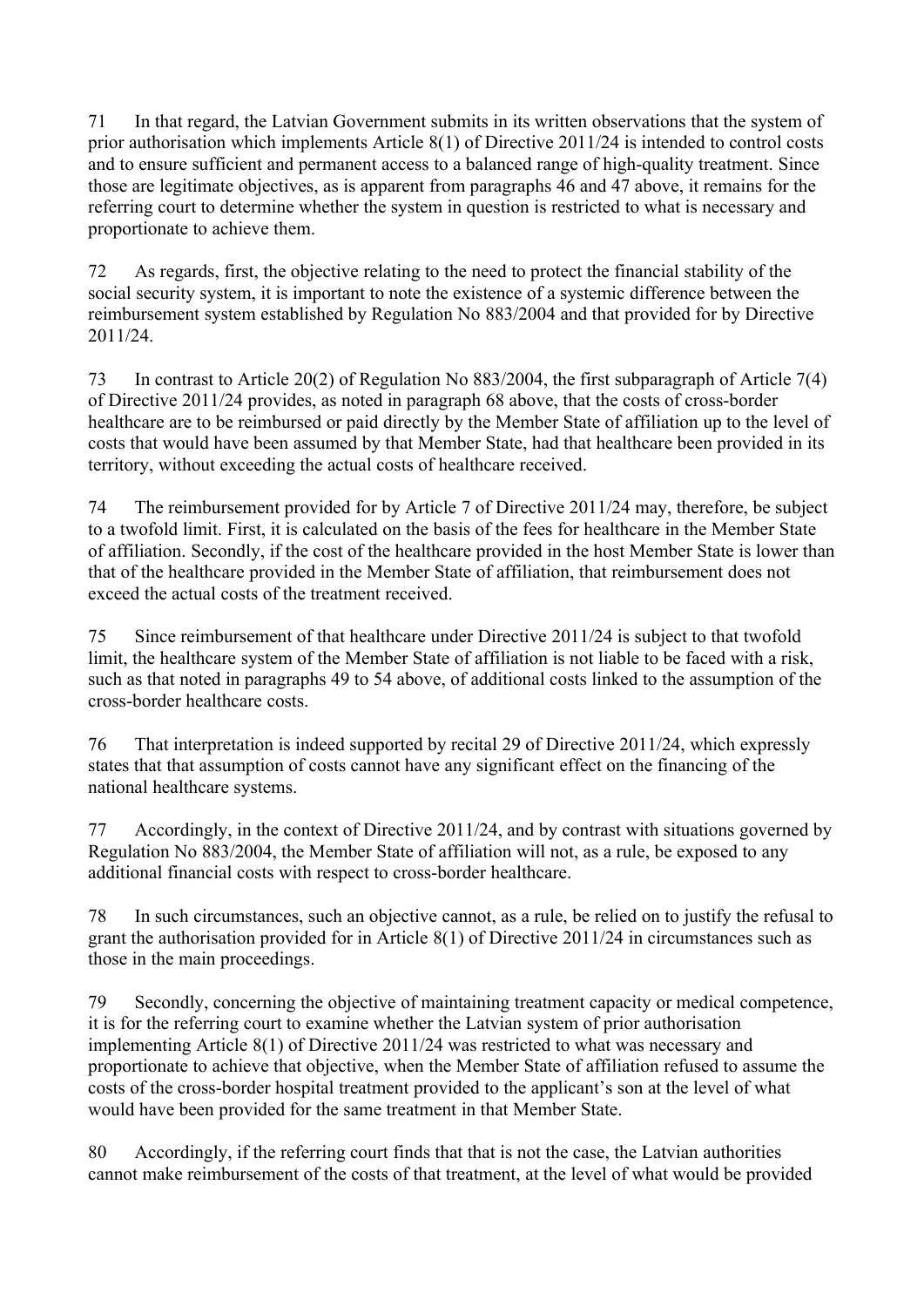for the same treatment in the Member State of affiliation, conditional on obtaining prior authorisation issued in accordance with Article 8(5) and (6)(d) of that directive.

81 On the contrary, if that court finds that that system of prior authorisation was restricted to what was necessary and proportionate in order to achieve that objective, it is important to note that Article 8(5) and (6)(d) of Directive 2011/24 must be interpreted as meaning that that latter provision takes account only of the patient's medical condition.

82 Indeed, there is no reason which seriously justifies different interpretations depending on whether the context is Article 20(2) of Regulation No 883/2004 or Article 8(5) and (6)(d) of Directive 2011/24, since in both cases the question is whether the hospital treatment required by the patient's medical condition can be provided on the territory of his or her Member State of residence within an acceptable time which ensures its usefulness and efficacy (see, by analogy, judgment of 16 May 2006, *Watts*, C-372/04, EU:C:2006:325, paragraph 60).

83 That being the case, when the Member State of affiliation refuses to grant the prior authorisation provided for in Article 8(1) of Directive 2011/24, on the ground that the requirements laid down in Article 8(5) have not been met, that Member State is implementing EU law, within the meaning of Article 51(1) of the Charter, so that it is required to respect the fundamental rights guaranteed by the Charter, inter alia those enshrined in Article 21 thereof.

84 In line with the considerations set out in paragraphs 41 and 42 above, such a refusal introduces a difference in treatment indirectly based on religion. As that difference in treatment pursues a legitimate objective of maintaining treatment capacity or medical competence, it is for the referring court to assess whether that difference is proportionate. It must in particular examine whether the taking into account of patients' religious beliefs when implementing Article 8(5) and (6)(d) of Directive 2011/24 gives rise to a risk for the planning of hospital treatment in the Member State of affiliation.

85 In the light of the foregoing considerations, the answer to the second question is that Article 8(5) and (6)(d) of Directive 2011/24, read in the light of Article 21(1) of the Charter, must be interpreted as precluding a patient's Member State of affiliation from refusing to grant that patient the authorisation provided for in Article 8(1) of that directive, where hospital care, the medical effectiveness of which is not contested, is available in that Member State, although the method of treatment used is contrary to that patient's religious beliefs, unless that refusal is objectively justified by a legitimate aim relating to maintaining treatment capacity or medical competence, and is an appropriate and necessary means of achieving that aim, which it is for the referring court to determine.

### **Costs**

86 Since these proceedings are, for the parties to the main proceedings, a step in the action pending before the referring court, the decision on costs is a matter for that court. Costs incurred in submitting observations to the Court, other than the costs of those parties, are not recoverable.

On those grounds, the Court (Second Chamber) hereby rules:

1. **Article 20(2) of Regulation (EC) No 883/2004 of the European Parliament and of the Council of 29 April 2004 on the coordination of social security systems, read in the light of Article 21(1) of the Charter of Fundamental Rights of the European Union, must be interpreted as not precluding the insured person's Member State of residence from refusing**